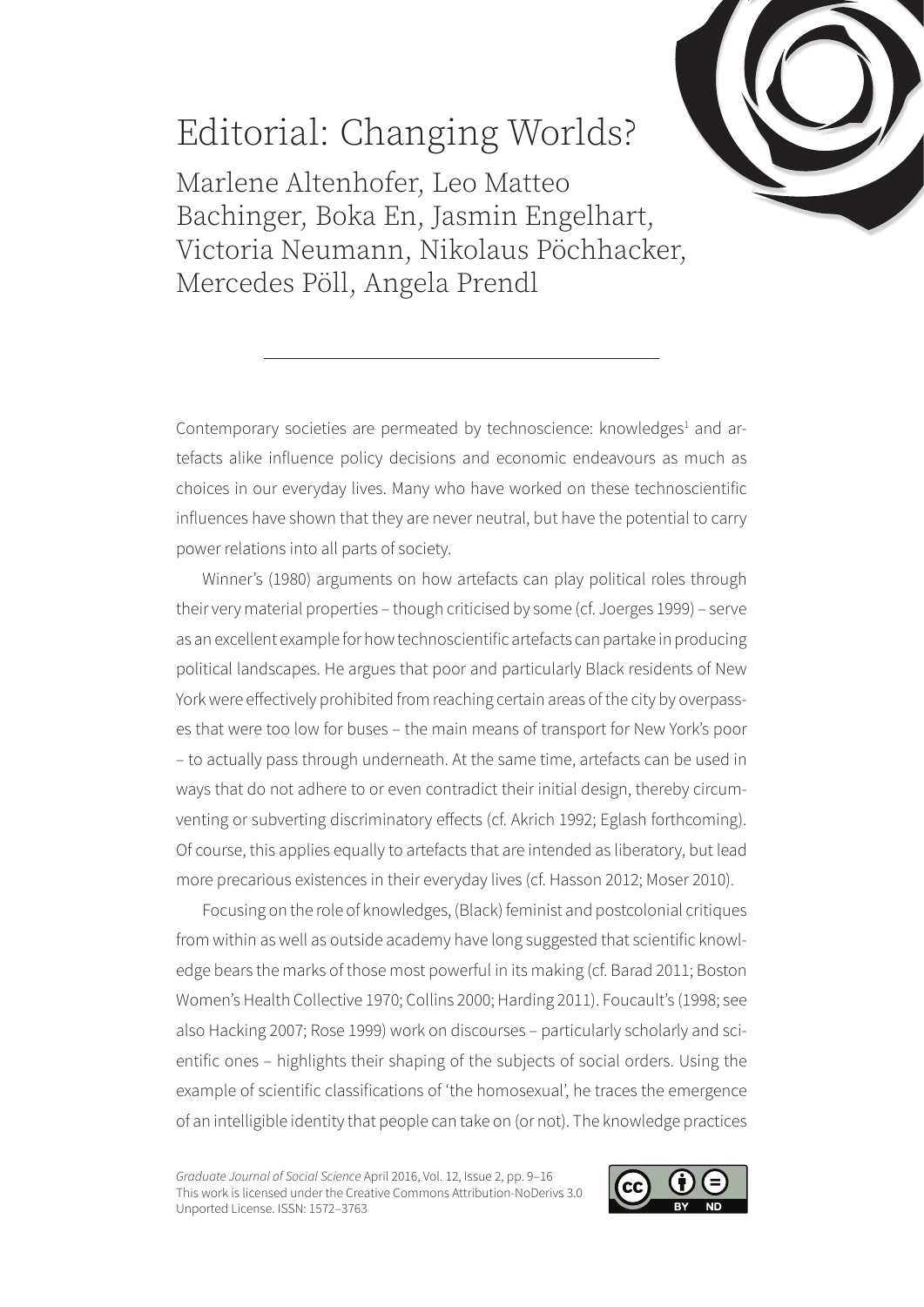that have produced 'the homosexual' have had a great many effects (positive and negative), ranging from producing an identity concept rife with pathologisation, discrimination, and oppression to co-constructing the groundwork for early homosexual liberation and modern-day gay rights movements (Tobin 2000). Similarly to artefacts, knowledges lead complex lives that cannot simply be reduced to being either oppressive or liberatory (cf. Collins 2002; Delgado 2010; Epstein 1996; Russo and Beresford 2014).

It seems fair to say, then, that science – as well as knowledges more generally – and technology have enormous impacts on the ways our societies are structured and function on an everyday level. It also seems fair to say that this impact is both shaped by and, in turn, shapes the ideological foundations of these societies. Finally, it seems equally fair to say that the outcomes of particular technoscientific practices are not predetermined: knowledges and artefacts alike can both oppress and liberate.

This was our point of departure for organising the first *Changing Worlds* conference with the support of the Department of Science and Technology Studies at the University of Vienna in 2014 from which this special issue emerged. The name alludes to multiple meanings as not only are we changing the world - or *worlds<sup>2</sup> -*, but they are simultaneously changing us, and are never stagnant in the first place. Our aim was to examine this interconnectedness – particularly in its relations to science and technology.

Proceeding from this overarching interest in the enmeshed changes and changings that we are part of and take part in, we put a particular emphasis on the *ideologies*, *utopias*, and *ambitions* that permeate science and technology. Following Sheila Jasanoff's (2004) suggestion that 'the ways in which we know and represent the world … are inseparable from the ways in which we choose to live in it' (2), we were interested in how these various ways of choosing – or wanting – to live in the world might be interlinked with technoscientific arte-/facts<sup>3</sup>.

The conference combined various ways of engaging with the world, from scholarly research into how worlds change us and how we change worlds, to artistic envisionings and explorations of other possible worlds<sup>4</sup>, to the production of technoscientific artefacts with the intention of changing the world, to collective exercises for finding 'our' places in these worlds that we inhabit. We are very happy that this special issue provides a similar breadth of ways of seeing and changing worlds: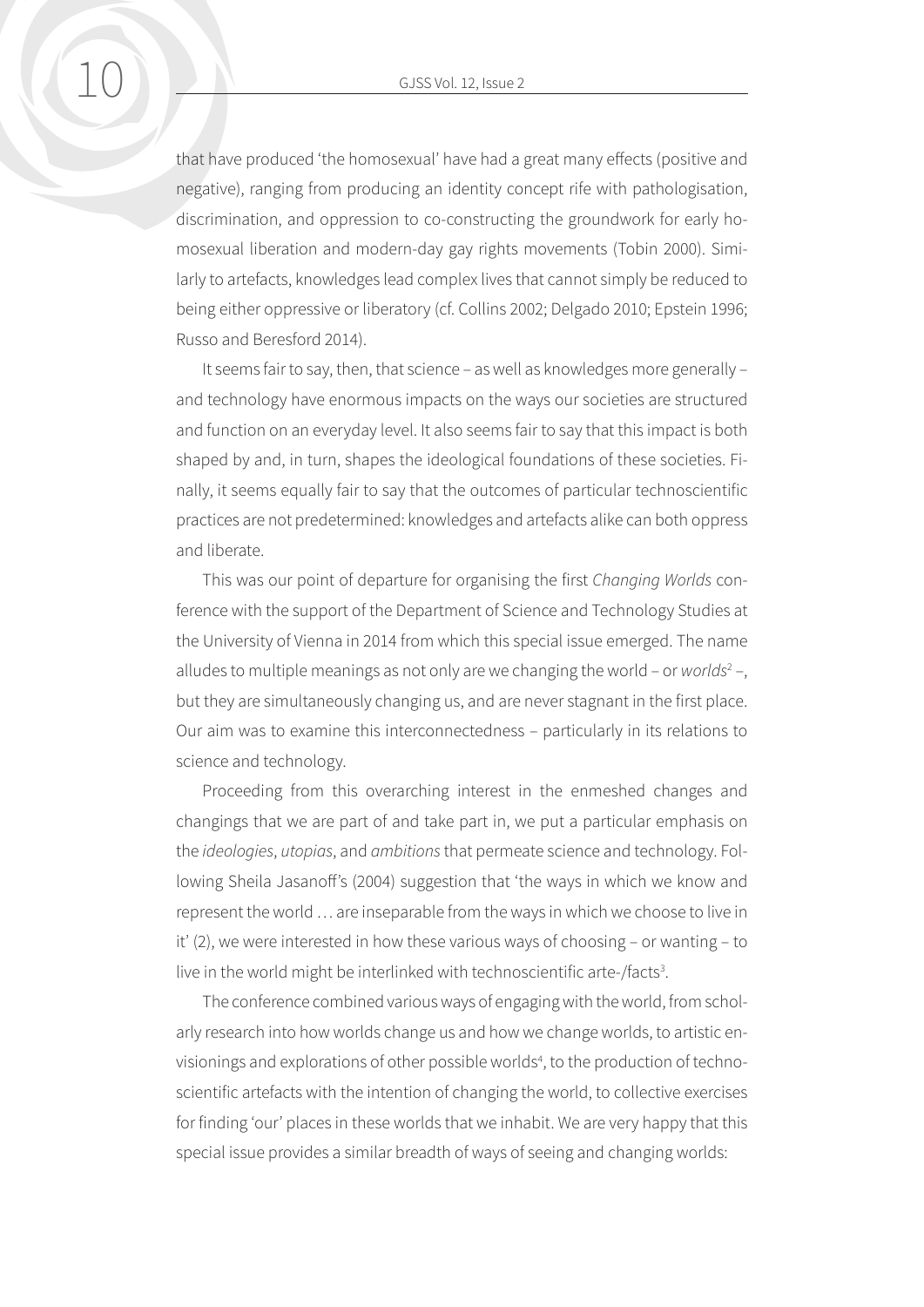Examining the politics of artefacts, Olesya Benedikt's contribution explores the inbuilt power relations of the Smart City Songdo in South Korea: a city built from scratch, incorporating the newest and shiniest forms of technology – but for whom? As Benedikt shows, the city is built around a very one-dimensional vision of its population. In selecting highly educated individuals and putting them in a technological eco-system that replaces nearly every inconvenient aspect of daily life, Songdo's residents are given a very specific freedom – the freedom to be productive. Benedikt's argument thereby is not so much that the city generates a form of segregation. The city pre-selects white-collar workers or breeds them in a climate of technology-driven governance. Surveillance is here less emphasised as a means of social control, but more as a service of the city to its dwellers. Benedikt's article exemplifies what Scott (1998) meant when he described the meaning of seeing like a state. In Songdo, the absolutist gaze from above with its well-meaning attitude reminds us of the all too common Big Brother. Benedikts contribution sheds light on the worlds built into concrete, steel, and fibre cables, and leaves us with the question: what would an inclusive Smart City look like?

Continuing these explorations of how artefacts, knowledges, and politics are connected, Boka En and Mercedes Pöll investigate the ever-increasing dissemination of computers and digital devices – such as smartphones in pockets and bags, or wearables directly on the body –, specifically in their role in self-tracking as popularised through health care systems and the Quantified Self movement alike. In reference to Foucault, En and Pöll examine how self-trackers engage in practices of governmentality and subjectification of the self. In doing so, the authors show how these practices often buy into neoliberal logics of individual responsibility and constitute an image of humans as always imperfect, and therefore to be improved. There are norms of optimisation and scientification at play, using specific notions of risk that are rooted in encountering the imagined human inadequacy and deficiency. Understanding self-tracking as multiple practices, En and Pöll argue for changing the world of self-tracking practices through queering them by enabling experiences beyond dichotomy-laden, benefit-maximising, and efficiency-increasing neoliberal ideals.

Chiara Carrozza and Andrea Gaspar address aspects of change in the context of digital knowledge production from a different angle. In their contribution, they narrate their attempts to study and make use of digital ways of knowledge pro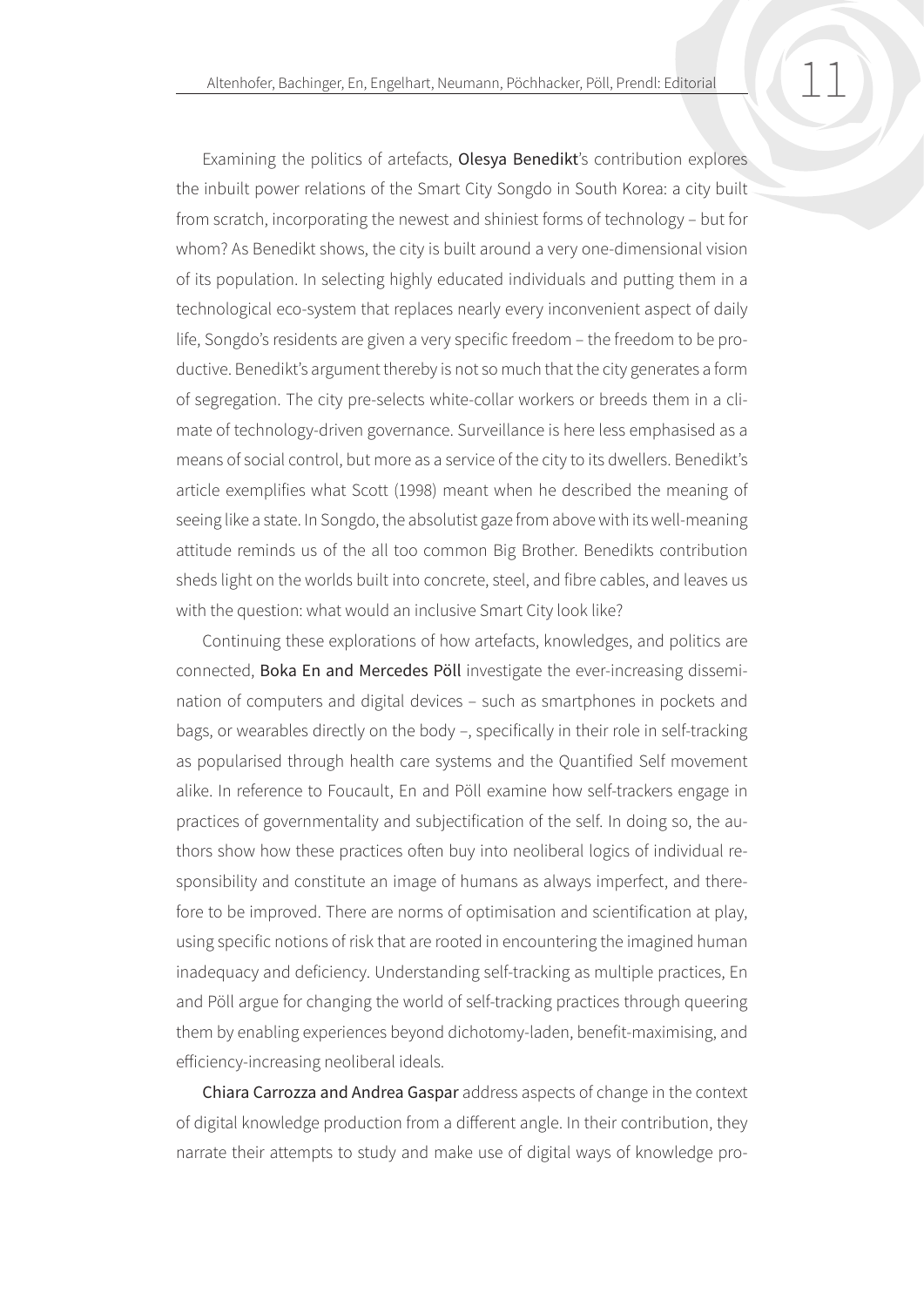duction in the social sciences, which after some familiarisation leads them to rethink and change their methodological approaches. Gaspar's realisation lies in the difficulty of studying ethnographically how digital tools change academics' ideas about research practices without reflecting one's own methods. Carrozza – after being initially frustrated with the lack of outcomes of her computer-aided analysis – comes to see her own method as an epistemic object worth investigating. On the basis of their experiences, Carrozza and Gaspar argue that it is useful to think of research as a craft that continuously creates knowledge in form of prototypes – and take this seriously in their own practice. They do not only theorise about knowledge production as prototyping, but actively perform it in their article in that they open up their research process in a way that includes what is often left out in descriptions: the failures and the changes.

Doris Arztmann, Teresa Wintersteller, and Veronika Wöhrer also address the role of knowledge-making practices by examining modes of participatory knowledge production in Participatory Action Research (PAR) with children. Their contribution asks how the roles of and connections between 'laypeople' and 'experts' may change in and through PAR. For example, Arztmann, Wintersteller, and Wöhrer connect 'traditional' academia with school education by working closely with children and young people – not only letting them participate in research, but encouraging them to work as researchers themselves. The authors critically address the role of power relations in participatory research, both in their own role as researchers and power hierarchies amongst their (other) research participants. They relate their experiences and insights to arguments from Disability Studies.

Linking participation and artefacts, Tom Bieling, Tiago Martins, and Gesche Joost also approach participatory work from the angle of attempting to work towards greater inclusivity. They argue that the concept and demands of diversity offer both challenges and opportunities particularly for designers, paying close attention to how different perspectives can be reflected in artefacts and design practices. Describing their experiments with designing for empowered interaction (including the participation of deaf-blind people in the design process), Bieling, Martins, and Joost argue that design should emphasise diversity and its strengths. Their *Lorm Hand* is a case in point for how attentive design of assistive technologies for deaf-blind individuals can emphasise talents and strengths rather than *correcting* 'disabled' or 'handicapped' bodies. Instead of taking for granted stand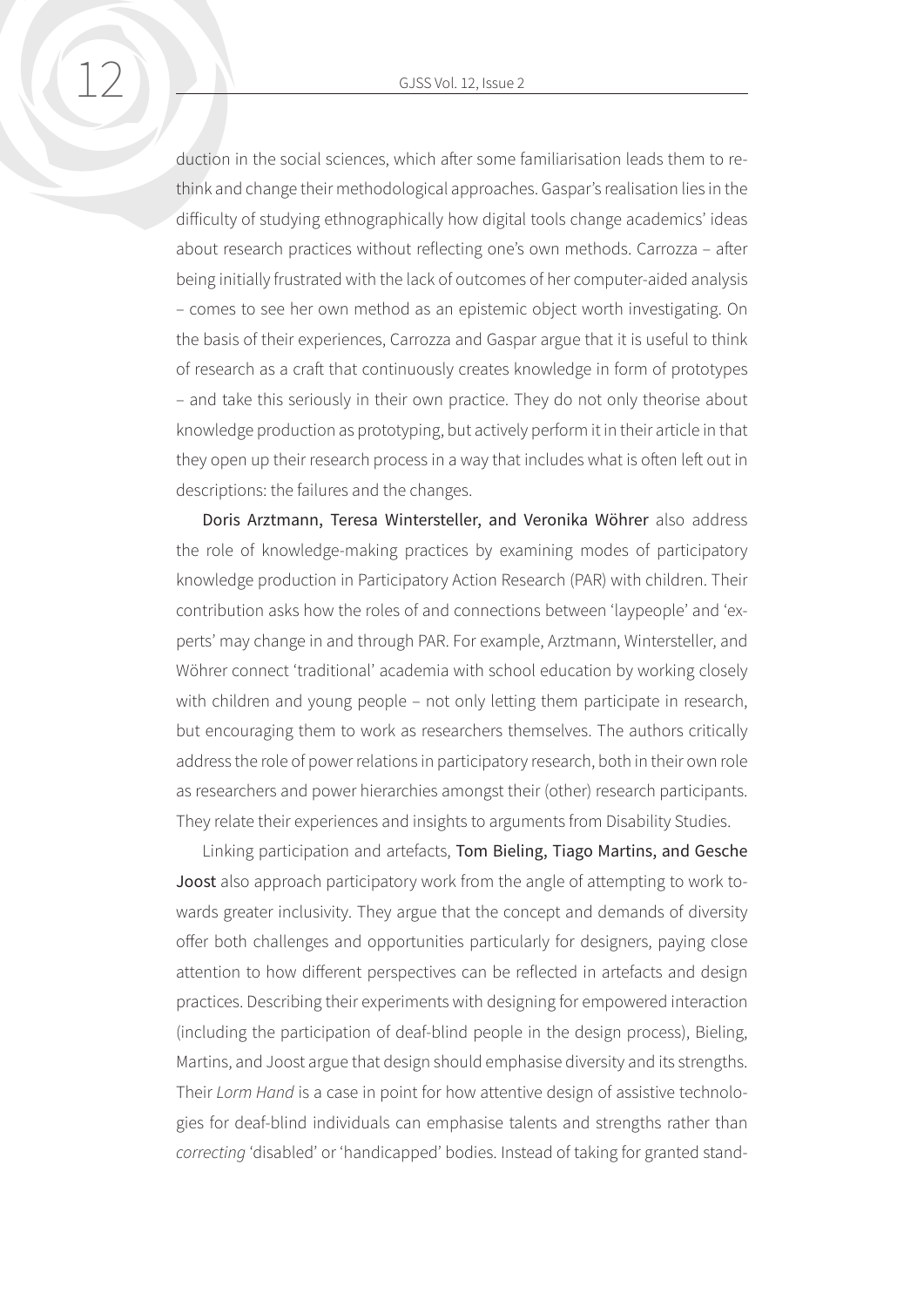ardised, able-bodied users, the authors bring bodies with their different abilities into the focus of design. Equally an assistive device and outreach instrument for deaf-blind activists, the *Lorm Hand* becomes an interesting experiment for how design *in* society can become generative for societal change – particularly in regards to what can be accomplished through invitation and encouragement instead of adjustment and top-down intervention.

Andrea\* Ida Malkah Klaura seeks to pursue inclusivity by leaving behind a science characterised by exclusiveness and elitism. Instead, their utopia embraces partiality in scientific endeavours, thrives on (self-)reflexivity, and calls for the inclusion of all those who may not be at the forefront of doing science, but still feel its effects – as well as people who bring their own knowledges and inspirations into scientific practice, but may not be heard. Drawing from feminist technoscience, Klaura moves towards this utopia by emphasising potential in the concept of trans\*disciplinarity and inclusive efforts like Participatory Design, arguing to 'actively intervene in each other's work as well as in our own work to come to new insights'. Klaura's Reflective Collective Positional Mapping exercise conducted at the conference gives insights into how the conference participants positioned themselves and reflected on obstacles in their own trans\*disciplinary practices.

Finally, Benedict Endler and Matilde Igual Capdevila's contribution constitutes a fictional piece of academic writing imagined in an alternate future in which the field of Science and Technology Studies (STS) has risen to prominence in social-scientific practice and public consciousness – a future whose direction was determined by majority vote of the Changing Worlds conference participants. Capdevila and Endler set their article in the 2030s, 20 years after the actions of a radical eco-activist group (the 'Green Storm') influenced engagements with science and technology as well as social issues on a global scale. From this vantage point, they imagine the aftermath of the Green Storm and examine/imagine, among other things, the development of new STS-related fields and theories, the growing relationship between STS and popular culture, the introduction of STS concepts into religious debates, the crucial role of STS thought in policy-making, as well as internal divisions. Capdevila and Endler's imagined future lives on as the result of past events, reactions and decisions, and interpretations thereof, coloured by intent as well as circumstance. What remains present is their awareness of change as a historical and present reality: 'History was written, by rewriting it'.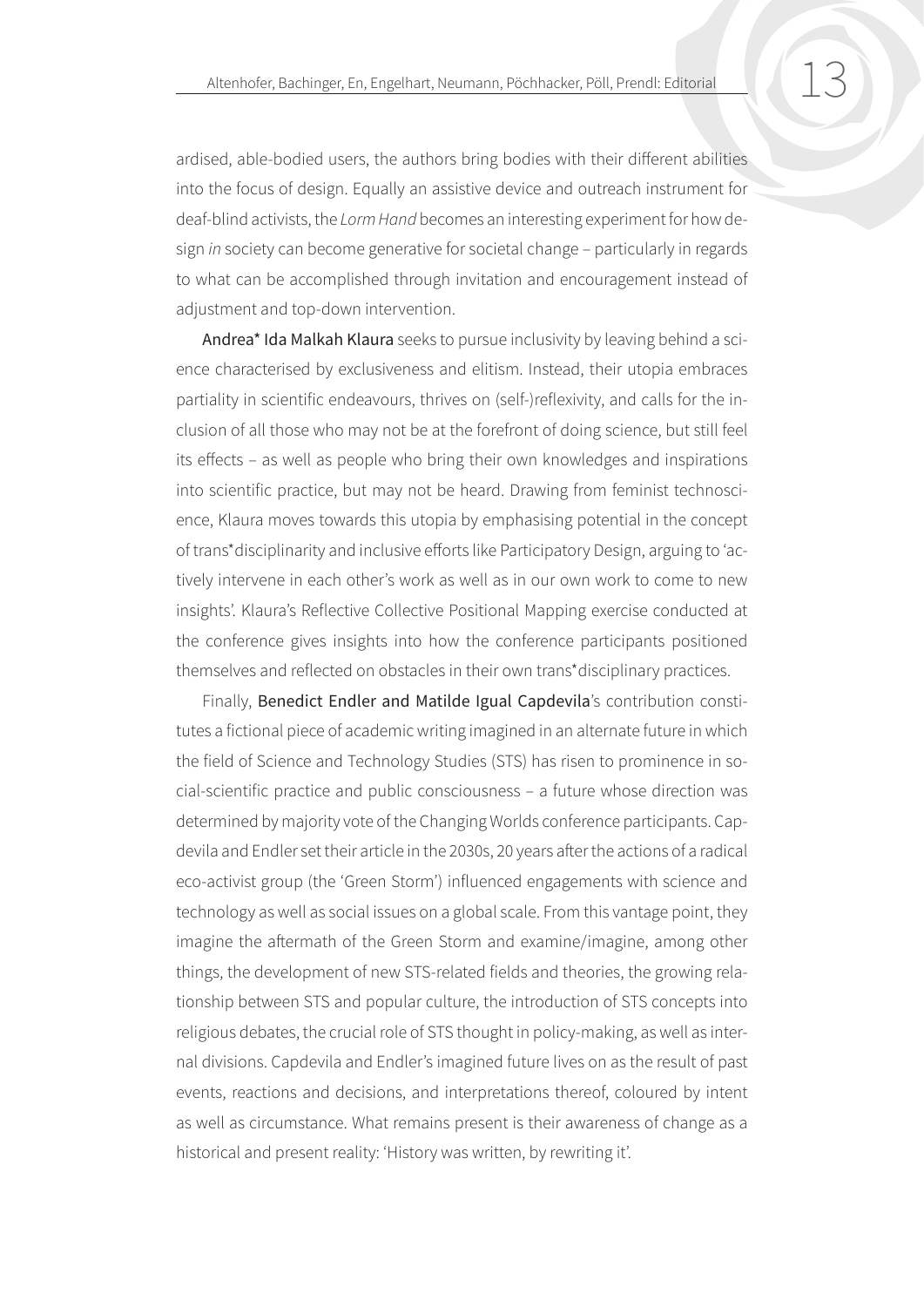Each of the contributions frames its own microcosm of changing worlds through its emphasis on different ambitions, utopias, and ideologies. They represent a collection of text-based arte-/facts that appear in their particular forms in a miasma of circumstances, coincidences, and intentional decision-making on many people's parts – and within the greater frameworks that enable, restrict, and influence our abilities, opportunities, and willingness to take part in this publication process, worlds that change (around) us, and ways of changing worlds ourselves.

The texts in this special issue share many similarities and differences, and the order in which we present them here is but one of many possible ones. There are many threads that you can trace that hold the individual contributions together, from the links in the above segments, to concerns with artefacts and knowledges, to a shared interest how we are enabled to or barred from participating in changing worlds. We invite you to formulate your own connections between the different parts that make up the whole that is this special issue – and, particularly, to try to connect what you experience therein with your own life, your work, your visions for science, technology and society, and opportunities for change.

## Endnotes

- <sup>1</sup> We use the plural term 'knowledges' to emphasise that there is not simply *one* knowledge that people refer to, but manifold knowledges and knowledge practices that are situated in and shaped by specific socio-historical contexts (Haraway 1991).
- <sup>2</sup> <http://foucaultnews.com/2013/12/08/poststructuralist-humour-2013/>(accessed 10 Jan 2016)
- While we have been talking about 'knowledges' and 'artefacts' as distinct notions so far, we want to emphasise that these two facets are often inextricably entangled.
- This phrase is borrowed from the title of Matilde Igual Capdevila's contribution to the 2015 instalment of the Changing Worlds conference.

## References

- Akrich, Madeleine. 1992. "The De-Scription of Technical Objects." In *Shaping Technology/Building Society: Studies in Sociotechnical Change*, edited by Wiebe E. Bijker and John Law, 205–224. Cambridge, MA: MIT Press.
- Barad, Karen. 2011. "Nature's queer performativity." *Qui Parle: Critical Humanities and Social Sciences* 19(2): 121–158.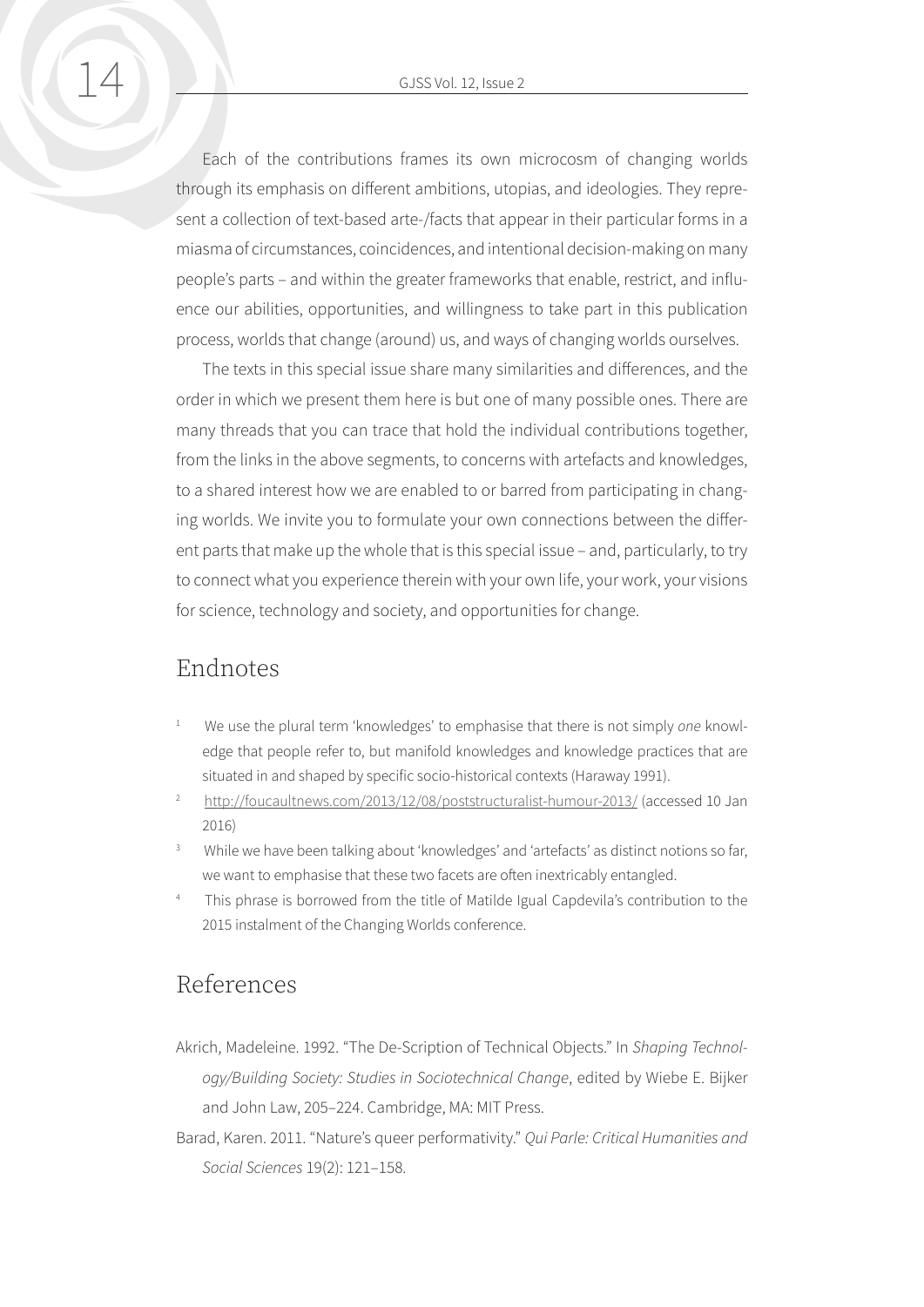- Boston Women's Health Collective. 1970. Women and Their Bodies. http://www. ourbodiesourselves.org/cms/assets/uploads/2014/04/Women-and-Their-Bodies-1970.pdf
- Collins, Patricia Hill. 2000. *Black Feminist Thought: Knowledge, Consciousness, and the Politics of Empowerment*. 2nd ed. New York/London: Routledge.
- Collins, Patricia Hill. 2002. *Intellectual Activism*. 2nd ed. Philadelphia, PA: Temple University.
- Delgado, Ana. 2010. "Activist Trust: The Diffusion of Green Expertise in a Brazilian Landscape." *Public Understanding of Science* 19(5): 562–77.
- Eglash, Ron. forthcoming, 2016. "An introduction to Generative Justice." *Teknokultura* 14(3).
- Epstein, Steven. 1996. *Impure Science: AIDS, Activism, and the Politics of Knowledge*. Berkeley, CA: University of California Press.
- Foucault, Michel. 1998. *The Will to Knowledge: The History of Sexuality 1*. Translated by Robert Hurley. London: Penguin Books.
- Hacking, Ian. 2007. "Kinds of People: Moving Targets." *Proceedings of the British Academy* 151: 285–318.
- Haraway, Donna. 1991. "Situated Knowledges: The Science Question in Feminism and the Privilege of Partial Perspective." In *Simians, Cyborgs, and Women: The Reinvention of Nature*, 183–201. London: Free Association Books.
- Harding, Sandra, ed. 2011. *The Postcolonial Science and Technology Studies Reader*. Durham, NC: Duke University Press.
- Hasson, Katie Ann. 2012. "Making appropriation 'stick': Stabilizing politics in an 'inherently feminist' tool." *Social Studies of Science* 42(5): 638–661.
- Jasanoff, Sheila. 2004. *States of Knowledge: The Co-Production of Science and Social Order*. London/New York: Routledge.
- Joerges, Bernward. 1999. "Do Politics Have Artefacts?" *Social Studies of Science* 29(3): 411–431.
- Moser, Ingunn. 2006. "Disability and the promise of technology: Technology, subjectivity and embodiment within an order of the normal." *Information, Communication and Society* 9(3): 373–395.
- Rose, Nikolas. 1999. *Governing the Soul: The Shaping of the Private Self*. 2nd ed. London/New York: Free Association Books.
- Russo, Jasna, and Peter Beresford. 2014. "Between Exclusion and Colonisation: Seek-